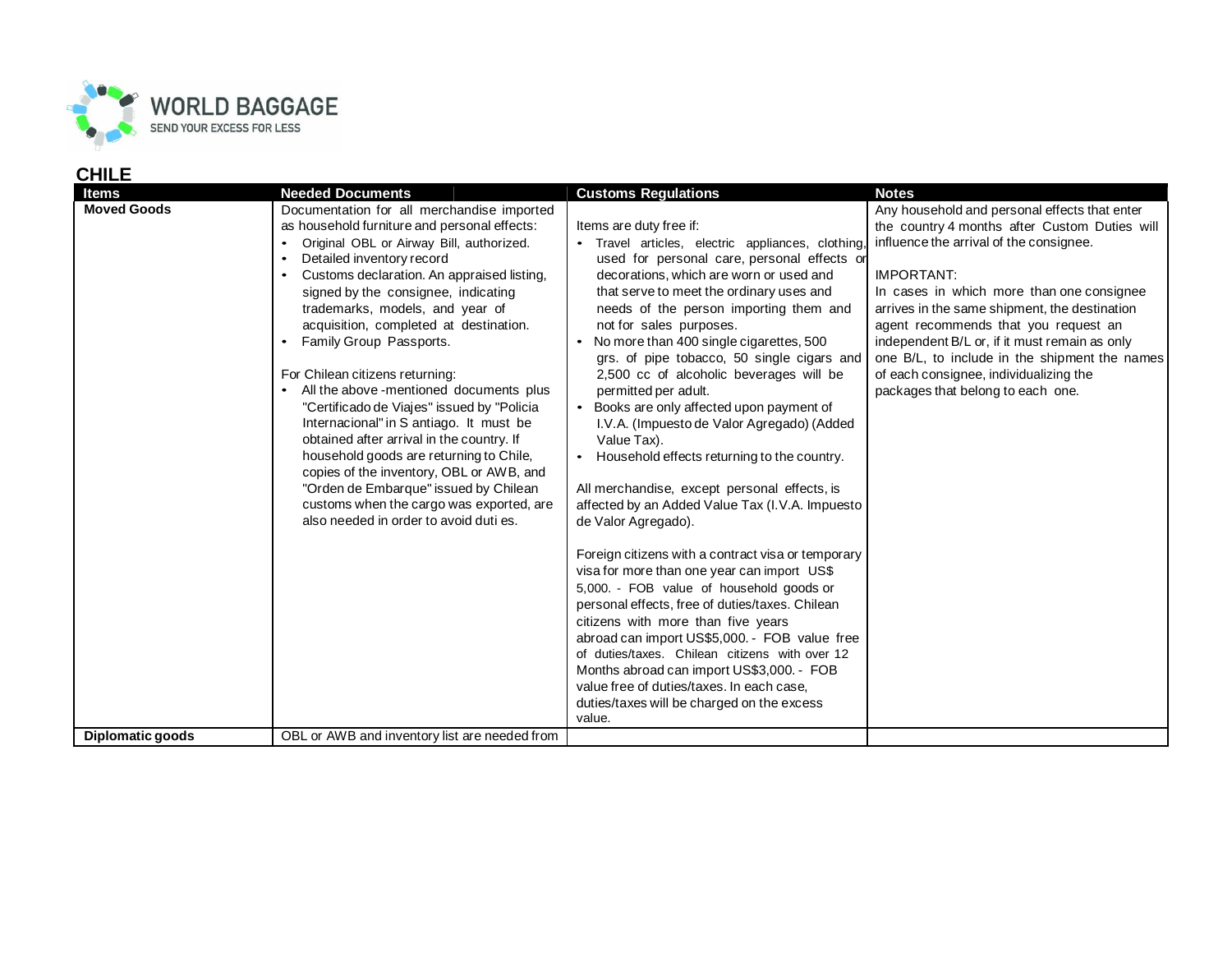

## **CHILE**

| <b>Items</b>                      | <b>Needed Documents</b>                           | <b>Customs Regulations</b>                         | <b>Notes</b>                                 |
|-----------------------------------|---------------------------------------------------|----------------------------------------------------|----------------------------------------------|
|                                   | origin agent.                                     |                                                    |                                              |
|                                   | The corresponding Embassy or International        |                                                    |                                              |
|                                   | Organism must provide Exoneration Form            |                                                    |                                              |
|                                   | issued by the Ministry of Foreign Affairs.        |                                                    |                                              |
| <b>Bridal Clothes</b>             | SAME AS MOVED GOODS.                              | 1. If it enters as unaccompanied luggage and       |                                              |
|                                   |                                                   | effects, it will not be liable to Customs          |                                              |
|                                   |                                                   | Duties.                                            |                                              |
|                                   |                                                   | 2. It is charged with regular taxes, plus an       |                                              |
|                                   |                                                   | additional charge for "used merchandise".          |                                              |
| <b>Heirlooms/Bequest</b>          | SAME AS MOVED GOODS.                              |                                                    |                                              |
| Household effects and             | SAME AS MOVED GOODS.                              | They pay I.V.A. (Additional Value Tax) and         |                                              |
| <b>New Furniture</b>              |                                                   | Customs duty (approximately 31%)                   |                                              |
| <b>Artwork and Antiquity</b>      | SAME AS MOVED GOODS.                              | They pay Customs duty (approximately 31%).         |                                              |
|                                   | Also, a commercial invoice may be required, or    |                                                    |                                              |
|                                   | a certificate issued by the corresponding         |                                                    |                                              |
|                                   | museum or Gallery.                                |                                                    |                                              |
| <b>Valued metal articles</b>      | SAME AS MOVED GOODS.                              | If in small amount, they can be entered as         |                                              |
|                                   | Proof of purchase may be needed.                  | personal effects.                                  |                                              |
| <b>Household devices</b>          | SAME AS MOVED GOODS.                              |                                                    |                                              |
| <b>Electrical devices</b>         | SAME AS MOVED GOODS.                              |                                                    |                                              |
| Rugs                              | SAME AS MOVED GOODS.                              |                                                    |                                              |
| <b>Movies and Video Cassettes</b> | SAME AS MOVED GOODS.                              |                                                    |                                              |
| <b>Automobiles</b>                | Original endorsed OBL, plus the vehicle's         | USED: Used motorcycles are not                     | Import of automobiles is not advisable       |
|                                   | Identification certificate, the Purchase Invoice, | permitted to be imported into the country.         | because of the high importation costs.       |
|                                   | Ownership Certificate, International Police       |                                                    |                                              |
|                                   | Certificate, Final Cost Certificate, Internal     | NEW: Should have the authorization of              | Diplomats and foreign diplomatic personnel's |
|                                   | Taxes, Passport, R.U.T.                           | the Central Bank (Banco Central).                  | Vehicles are free from duty.                 |
|                                   |                                                   |                                                    | They are needed to have a special            |
|                                   |                                                   | Returning Chileans can import new or used          | authorization from the Ministry of Foreign   |
|                                   |                                                   | automobiles, but liable to pay full import duties. | Affairs (Asentimiento Previo).               |
| Liquor                            | SAME AS MOVED GOODS. plus approval from           |                                                    |                                              |
|                                   | Agricultural Livestock Service (Servicio Agricola |                                                    |                                              |
|                                   | Ganadero) and the National Health Service         |                                                    |                                              |